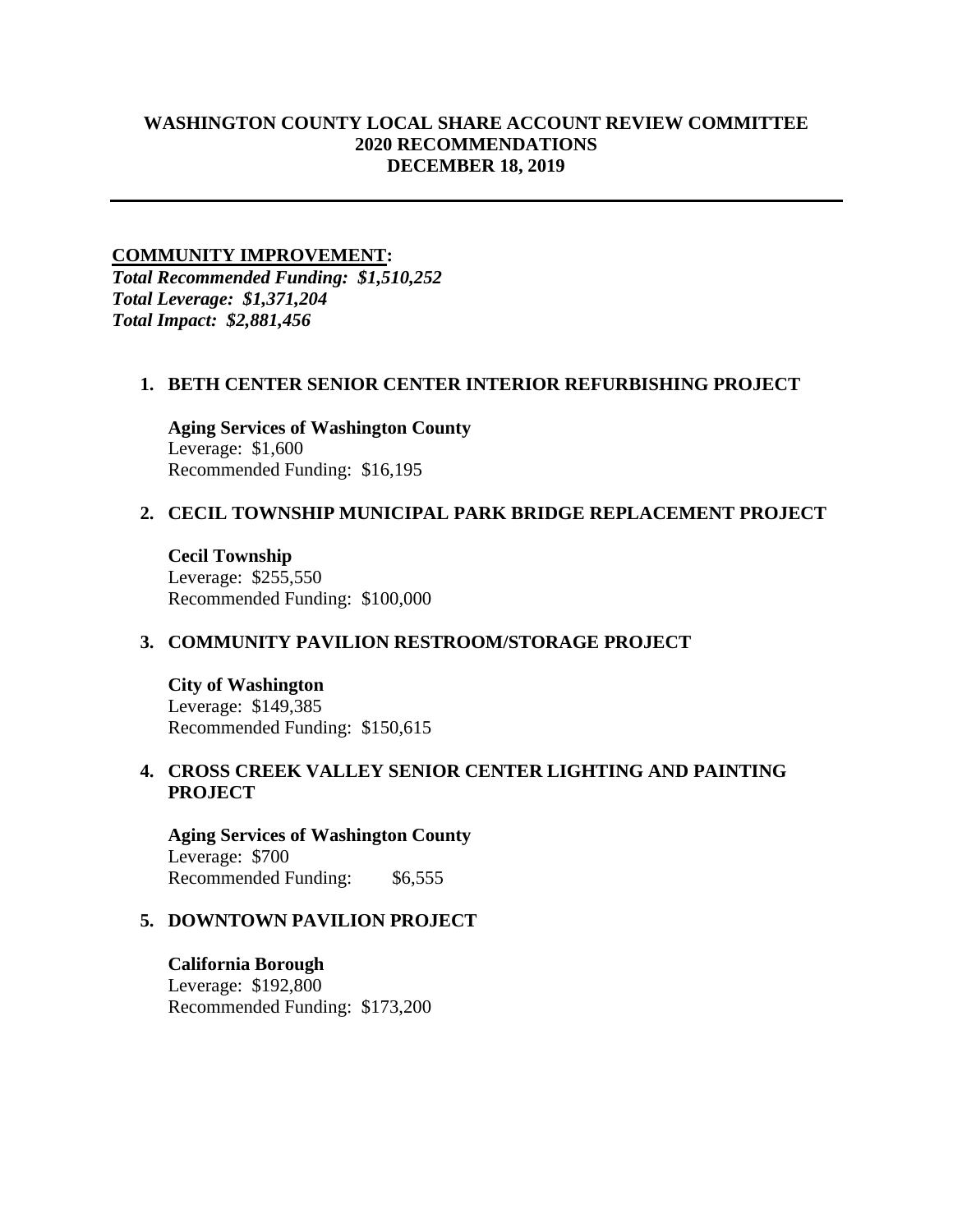**Washington County LSA Review Committee 2020 Recommendations Page 2 (Community Improvement Continued)**

#### **6. DOWNTOWN WASHINGTON FAÇADE IMPROVEMENT PROGRAM**

**Washington Business District Authority** Leverage: \$25,000 Recommended Funding: \$100,000

### **7. LONGWELL HOUSE RESTORATION PHASE I PROJECT**

**Monongahela Area Historical Society** Leverage: \$16,750 Recommended Funding: \$56,250

# **8. ROLLING HILLS PARK TRAIL SYSTEM PROJECT**

**Peters Township** Leverage: \$382,660 Recommended Funding: \$160,000

### **9. TDC CONVERGENCE CENTER PROJECT (Electrical, Plumbing, HVAC only)**

**The Dreamers Company** Leverage: \$213,320 Recommended Funding: \$250,000

### **10. WASHINGTON COUNTY HISTORICAL SOCIETY RESEARCH & EDUCATION CENTER PHASE 2B**

**Washington County Historical Society** Leverage: \$83,439 Recommended Funding: \$297,437

### **11. WASHINGTON COUNTY LAND BANK BLIGHT REDUCTION PROJECT**

**Washington County Land Bank** Leverage: \$50,000

Recommended Funding: \$200,000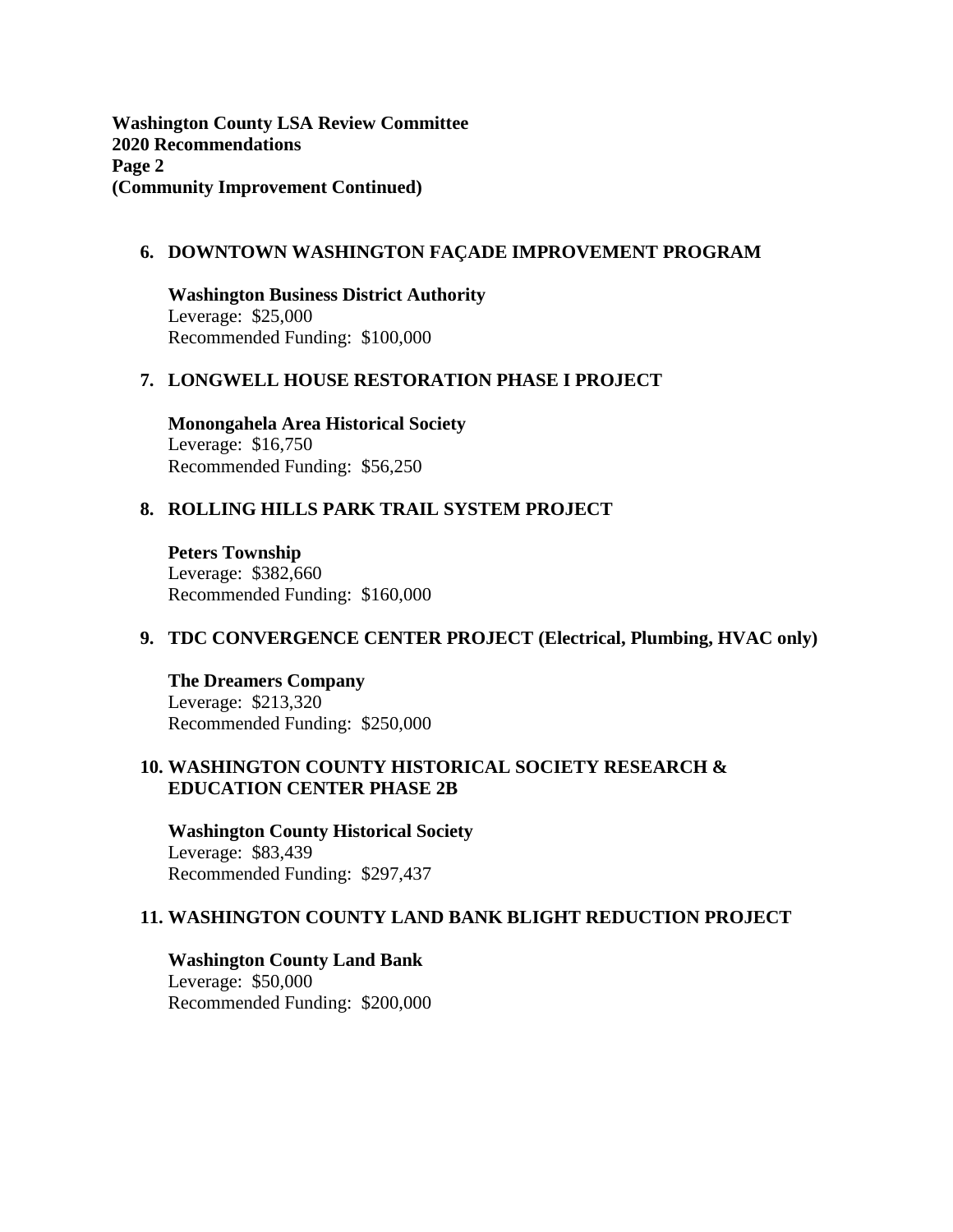**Washington County LSA Review Committee 2020 Recommendations Page 3**

### **ECONOMIC DEVELOPMENT:**

*Total Recommended Funding: \$950,000 Total Leverage: \$13,796,800 Total Impact: \$14,746,800*

# **12. STARPOINTE BUSINESS PARK PHASE 1C UTILITIES/INFRASTRUCTURE/REQUISITE WETLAND**

**Washington County Council on Economic Development** Leverage: \$13,593,946 Recommended Funding: \$750,000

# **13. WASHINGTON COUNTY CUSTOMER ENGAGEMENT CAMPAIGN**

**Washington County Chamber of Commerce** Leverage: \$202,854 Recommended Funding: \$200,000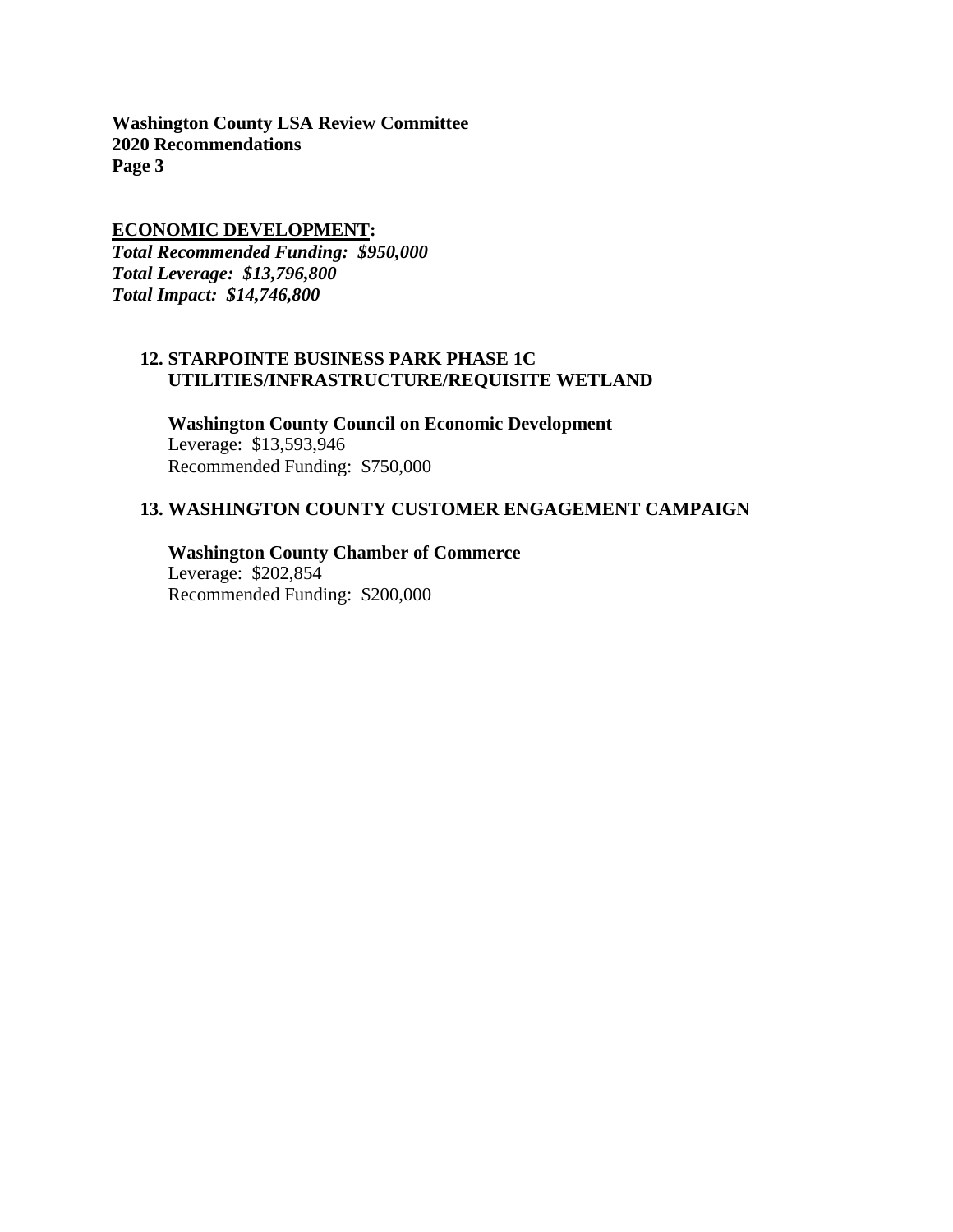**Washington County LSA Review Committee 2020 Recommendations Page 4**

### **JOB TRAINING:**

*Total Recommended Funding: \$120,000 Total Leverage: \$269,796 Total Impact: \$389,796*

# **14. TRINITY AREA SCHOOL DISTRICT/WASHINGTON COUNTY FOOD BANK AGRICULTURE MECHANICS & TECHNICAL CAREER PROGRAM**

# **Trinity Area School District**

Leverage: \$269,796 Recommended Funding: \$120,000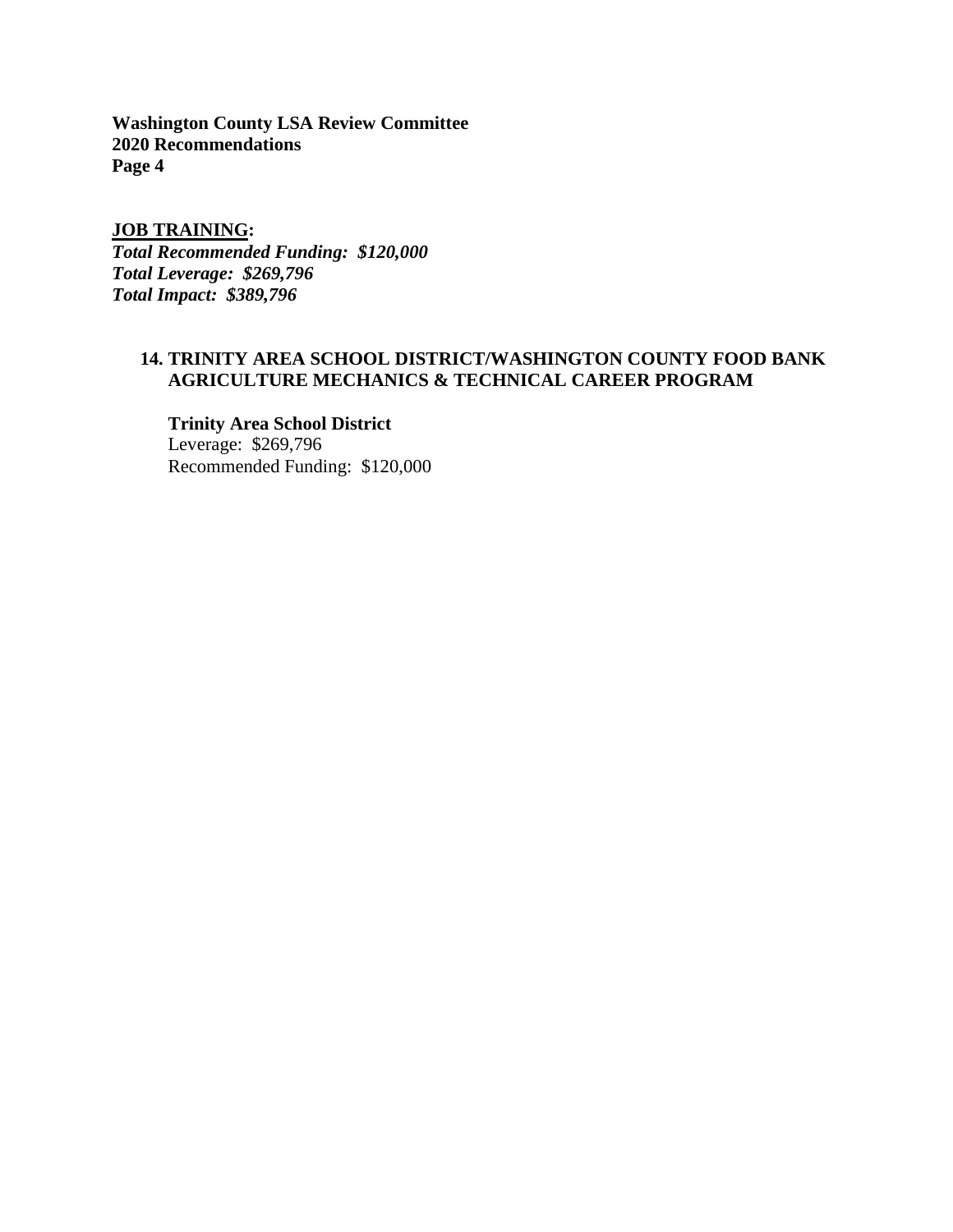**Washington County LSA Review Committee 2020 Recommendations Page 5**

**PUBLIC INTEREST:**

*Total Recommended Funding: \$4,337,961 Total Leverage: \$11,111,167 Total Impact: \$15,449,128*

#### **15. CIPP REPAIR PROGRAM (PROJECT D-WEST)**

**Peters Creek Sanitary Authority** Leverage: \$188,000 Recommended Funding: \$100,000

### **16. MON VALLEY SEWAGE AUTHORITY LONG TERM CONTROL PLAN PHASE III**

**Mon Valley Sewage Authority** Leverage: \$5,538,000 Recommended Funding: \$500,000

# **17. BEALLSVILLE VACUUM SEWER SYSTEM REHABILITATION & UPGRADES PHASE II**

**Beallsville Borough** Leverage: \$14,500 Recommended Funding: 225,500

# **18. BRUSH RUN TREATMENT PLANT ULTRAVIOLET DISINFECTION SYSTEM AND PHOSPHORUS REMOVAL UPGRADES**

**Peters Township Sanitary Authority** Leverage: \$1,340,000 Recommended Funding: \$250,000

### **19. FALLOWFIELD PUMP STATION UPGRADES**

**Authority of the Borough of Charleroi** Leverage: \$200,000 Recommended Funding: \$200,000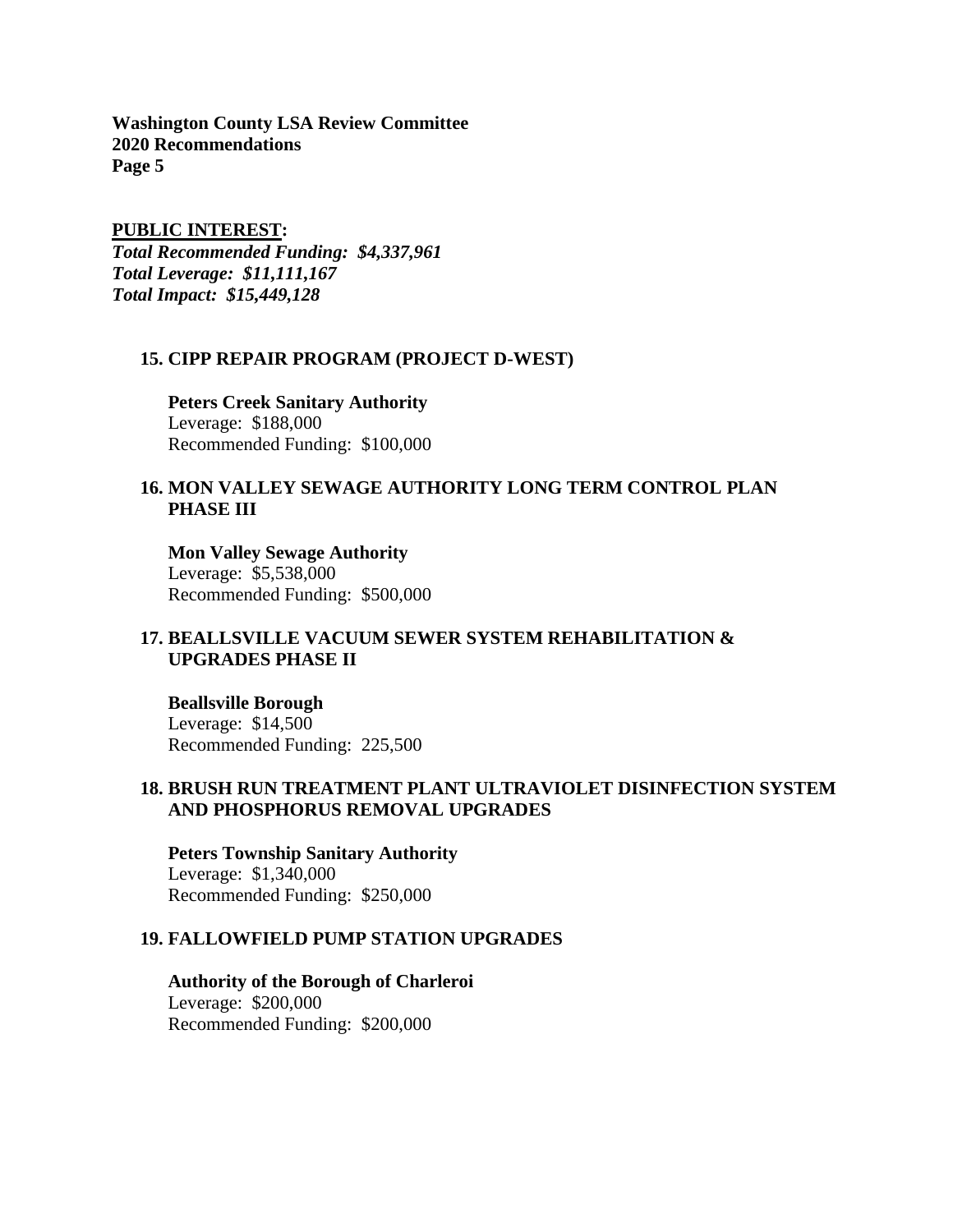**Washington County LSA Review Committee 2020 Recommendations Page 6 (Public Interest Continued)**

# **20. FLOW MONITORING AND AIR RELEASE VALVES IN PORTIONS OF THE COLLECTION SYSTEM**

**Hanover Township Sewer Authority** Leverage: \$6,400 Recommended Funding: \$90,600

### **21. MECHANICAL SCREEN AND TESTING EQUIPMENT PROJECT**

**Centerville Borough Sewer Authority** Leverage: \$40,000 Recommended Funding: \$250,000

### **22. MINGO CIRCLE SEWAGE PROJECT**

**Union Township** Leverage: \$2,217,532 Recommended Funding: \$500,000

#### **23. MONITORING EQUIPMENT PROJECT**

**East Bethlehem Township Sewer Authority** Leverage: \$6,385 Recommended Funding: \$57,440

# **24. PIGEON CREEK SANITARY AUTHORITY MANHOLE REHABILITATION PROJECT**

**Pigeon Creek Sanitary Authority** Leverage: \$200,000 Recommended Funding: \$200,000

### **25. SEWER SYSTEM CAPITAL IMPROVEMENTS PROJECT**

**Carroll Township Authority** Leverage: \$137,000 Recommended Funding: \$200,000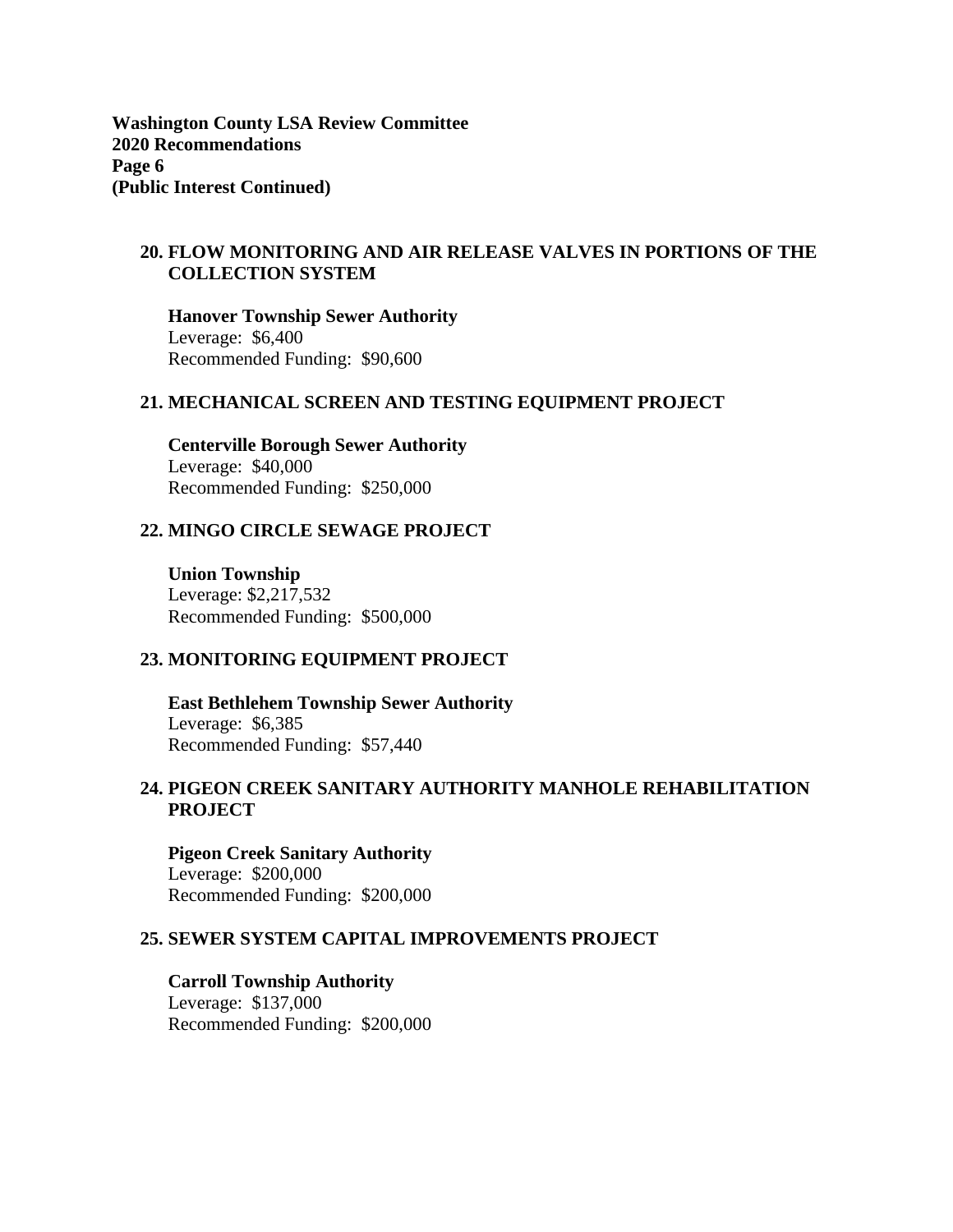**Washington County LSA Review Committee 2020 Recommendations Page 7 (Public Interest Continued)**

# **26. BERTRAM AVENUE WATERLINE REPLACEMENT PROJECT**

**Bentleyville Municipal Authority** Leverage: \$125,000 Recommended Funding: \$125,000

### **27. DEEMSTON PUMP STATION GENERATOR PROJECT**

**Tri-County Joint Municipal Authority** Leverage: \$21,000 Recommended Funding: \$97,000

### **28. FREEMONT ROAD WATERLINE REPLACEMENT PROJECT**

**Authority of the Borough of Charleroi** Leverage: \$170,000 Recommended Funding: \$170,000

#### **29. 3D MAMMOGRAPHY MACHINE UPGRADE PROJECT**

**Centerville Clinics, Inc.** Leverage: \$127,541 Recommended Funding: \$382,621

### **30. DRY RUN SLOPE STABILIZATION PHASE II**

**Municipal Authority of the City of Monongahela** Leverage: \$50,000 Recommended Funding: \$150,000

#### **31. HOME OWNERSHIP CENTER OF WASHINGTON COUNTY**

**Blueprints** Leverage: \$132,609 Recommended Funding: \$100,000